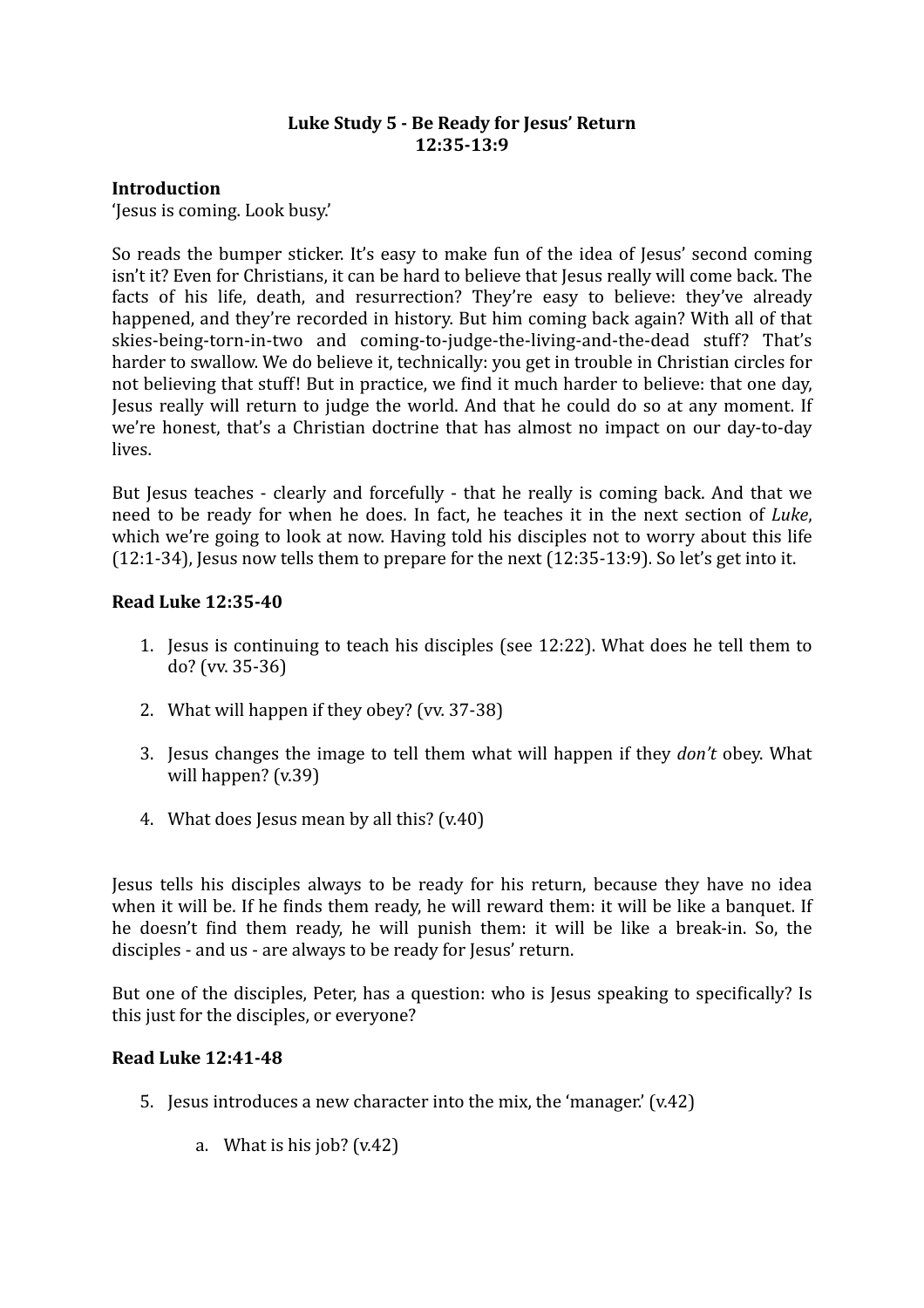- b. What will happen if he does it well?  $(v.43-44)$
- c. In context, who do you think lesus is talking about?
- 6. But then Jesus says there are different ways the manager could act ('servant' in vv. 45 and 47, and 'the one' in v.48, refers to the manager in v.42).
	- a. What's the first way they could act? How will the master react? (vv. 45-46)
	- b. What's the second way they could act? How will the master react?  $(v.47)$
	- c. What's the third way they could act? How will the master react?  $(v.48a)$
- 7. What's the general principle at play in all this?  $(v.48b)$
- 8. What is the warning for leaders of God's people here?

Peter asks if the need to be ready for Jesus' return is just for the disciples, or for everyone. Jesus doesn't reply directly, but does say the more you know about Jesus, the more you'll be held accountable if you're not ready when he comes. In particular, if you're a leader of God's people, you'll be held more accountable: if you're *actively* disobedient, you'll be sent to hell; if you're *passively* disobedient, you'll be beaten with many blows (but still retained in the household); if you're *ignorantly* disobedient, you'll be beaten with fewer blows. The bottom line is: be ready for Jesus' return, especially if you know it's coming, and especially if you're a leader of God's people.

Jesus has said: be ready for my return. But what does 'be ready' mean? Jesus now explains what being ready means for those who already follow him, his disciples.

## **Read Luke 12:49-53**

- 9. What has Jesus come to do?  $(v.49)$
- 10. What do you think this means? (See  $3:16-17$ )
- 11. What does Jesus need to do first before this can happen?  $(v.50)$
- 12. What do you think *this* means? (See Mk 10:38)
- 13. What will the result of all this be for humanity? (vv.51-53)
- 14. What do you think this will mean for disciples of lesus as they wait for him?

Iesus has come to judge the world: to divide it into those he will save and those he won't. Those he will save he will do so through his 'baptism': by being plunged into death on the cross. Those who don't accept his salvation will burn in judgement  $(v.49; 3:17)$ . This end-time division of people will divide people now: the world will split into those who